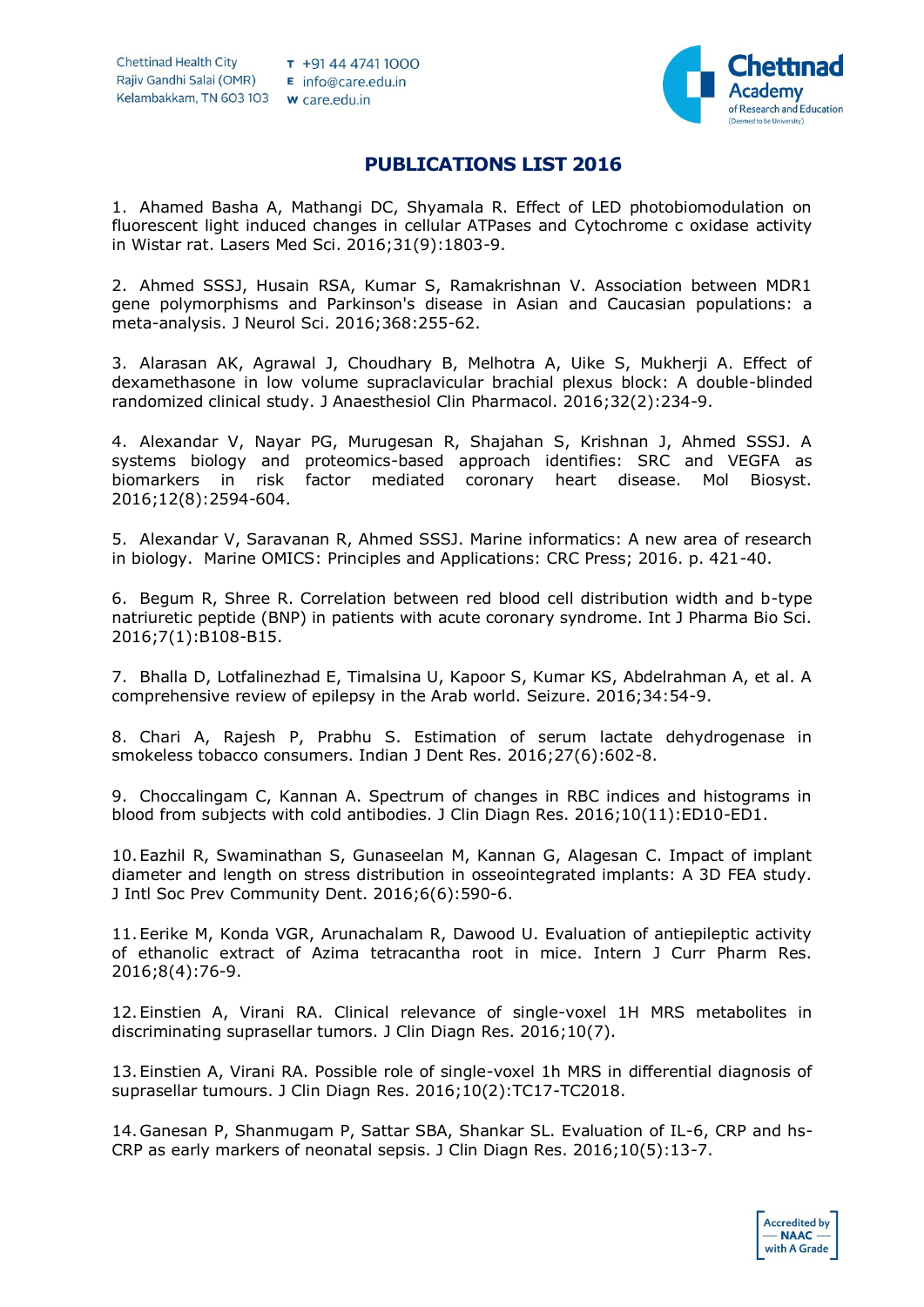

15.Gopal R, Rani U, Murugesan R, Kumar K, Sanjeev G, Ganesan K. Functional Genomic Investigation of the Molecular Biological Impact of Electron Beam Radiation in Lymphoma Cells. Clin Lymphoma Myeloma Leukemia. 2016;16(5):253-63.e6.

16.Gowtham Kumar S. Microbial interaction on gastro intestinal system: Unique molecular signature in establishment of infections. Disorders of Gastrointestinal Systems and Clinical Manifestations: Nova Science Publishers, Inc.; 2016. p. 129-42.

17.Gunasekaran K, Pandiyan N. Preface. Male Infertility: A Clinical Approach. 2016:v.

18.Gunasekaran K, Pandiyan N. Male infertility: A clinical approach: Springer India; 2016. 1-250 p.

19.Haribabu V, Farook AS, Goswami N, Murugesan R, Girigoswami A. Optimized Mndoped iron oxide nanoparticles entrapped in dendrimer for dual contrasting role in MRI. J Biomed Mater Res Part B Appl Biomater. 2016;104(4):817-24.

20. Imran A, Jayanthi P, Tanveer S, Gobu S. Classification of odontogenic cysts and tumors - Antecedents. J Oral Maxillofac Pathol. 2016;20(2):269-71.

21. Imran A, Parakh MK, Kumar SM, Nachiammai N, Sriram K. Periodontal health status and implication of periodic acid-Schiff diastase - a key in exfoliative cytology among diabetics mellitus patients: A case-control study. Eur J Dent. 2016;10(4):475-9.

22. Jayakumar V, Ahmed SSSJ, Ebenezar KK. Multivariate analysis and molecular interaction of curcumin with PPARγ in high fructose diet induced insulin resistance in rats. SpringerPlus. 2016;5(1).

23. Jayanthi V, Sarika S, Varghese J, Vaithiswaran V, Sharma M, Reddy MS, et al. Composition of gallbladder bile in healthy individuals and patients with gallstone disease from north and South India. Indian J Gastroenterol. 2016;35(5):347-53.

24. Jindal A, Suriyan S, Sagadevan S, Narasimhan M, Shanmuganathan A, Vallabhaneni V, et al. Comparison of oral montelukast and intranasal fluticasone in patients with asthma and allergic rhinitis. J Clin Diagn Res. 2016;10(8):OC06-OC10.

25.Karthik R, Manigandan V, Saravanan R, Rajesh RP, Chandrika B. Structural characterization and in vitro biomedical activities of sulfated chitosan from Sepia pharaonis. Int J Biol Macromol. 2016;84:319-28.

26.Karthik R, Manigandan V, Sheeba R, Saravanan R, Rajesh PR. Structural characterization and comparative biomedical properties of phloroglucinol from Indian brown seaweeds. J Appl Phycol. 2016;28(6):3561-73.

27.Karthik R, Saravanan R. Study of Indian marine mollusks: A glycomic approach. Marine OMICS: Principles and Applications: CRC Press; 2016. p. 267-80.

28.Karthik R, Saravanan R. Proteoglycans from marine sponges and their biomedical applications. Marine Sponges: Chemicobiological and Biomedical Applications: Springer India; 2016. p. 287-304.

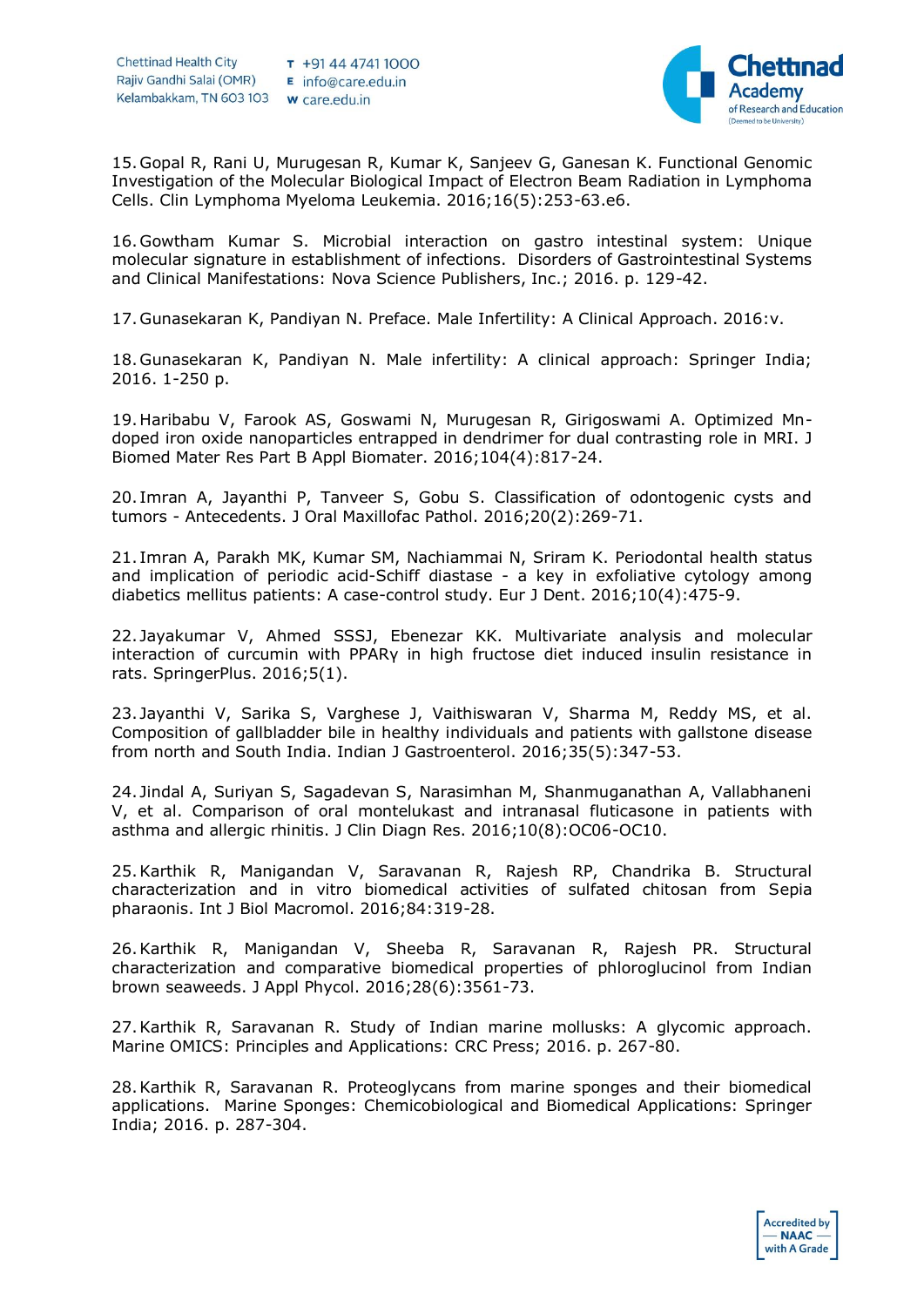

29.Karthikeyan K, Swaminathan P, Nalini AP, Ramji B, Thatheus A. Screening for thyroid dysfunction in 1st trimester of pregnancy. J SAFOG. 2016;8(2):154-6.

30.Kathiresan V, Subburaman S, Krishna AV, Natarajan M, Rathinasamy G, Ganesan K, et al. Naringenin ameliorates doxorubicin toxicity and hypoxic condition in Dalton's lymphoma ascites tumor mouse model: Evidence from electron paramagnetic resonance imaging. J Environ Pathol Toxicol Oncol. 2016;35(3):249-62.

31.Khadir MA, Narayana G, Ramagopal G, Nayar PG. Isolated hypoplasia of left pulmonary artery with agenesis of left lobe of thyroid: A case report. J Clin Diagn Res. 2016;10(12):SD04-SD6.

32.Konar H, Sarkar M, Paul J. Perinatal Outcome of the Second Twin at a Tertiary Care Center in India. J Obstet Gynecol India. 2016;66(6):441-7.

33.Konda VGR, Eerike M, Raghuraman LP, Rajamanickam MK. Antioxidant and nephroprotective activities of aconitum heterophyllum root in glycerol induced acute renal failure in rats. J Clin Diagn Res. 2016;10(3):FF01-FF5.

34.Konda VR, Arunachalam R, Eerike M, Rao K R, Radhakrishnan AK, Raghuraman LP, et al. Nephroprotective effect of ethanolic extract of Azima tetracantha root in glycerol induced acute renal failure in Wistar albino rats. J Tradit Complement Med. 2016;6(4):347-54.

35.Krishnan S, Narayan S, Chadha A. Whole resting cells vs. cell free extracts of Candida parapsilosis ATCC 7330 for the synthesis of gold nanoparticles. AMB Express. 2016;6(1).

36.Manigandan V, Karthik R, Ramachandran S. Anti-inflammatory effect of polymer from cephalopod against experimentally induced intestinal bowel disease in zebra fish model. Disorders of Gastrointestinal Systems and Clinical Manifestations: Nova Science Publishers, Inc.; 2016. p. 25-45.

37.Manivannan J, Prashanth M, Saravana Kumar V, Shairam M, Subburaj J. Systems biological understanding of the regulatory network and the possible therapeutic strategies for vascular calcification. Mol Biosyst. 2016;12(12):3683-94.

38.Markandeyan D, Kannaiyan S, Suresh S, Nimmakayala R, Ilamurugan R, Santhalingam K, et al. Virtual screening of phytochemicals for methotrexate like dihydrofolate reductase and aminoimidazole-4-carboxamide ribonucleotide (AICAR) transformylase inhibitory property using Molegro virtual docker. Int J Pharmcy Pharm Sci. 2016;8(5):83-7.

39.Muniraj F, Siddaraju N, Sistla SC. Role of brush cytology in the diagnosis of neoplastic and non-neoplastic upper gastrointestinal lesions. Cytopathology. 2016;27(6):407-17.

40.Muthiah T, Arora MK, Trikha A, Sunder RA, Prasad G, Singh PM. Efficacy of magnesium as an adjuvant to bupivacaine in 3-in-1 nerve block for arthroscopic anterior cruciate ligament repair. Indian J Anaesth. 2016;60(7):491-5.

41.Muthiah T, Mathews L, Sivashankar KR. Potential threat of meningitis from ampoule impurities: Prevention is always better than cure! Indian J Anaesth. 2016;60(2):145-6.

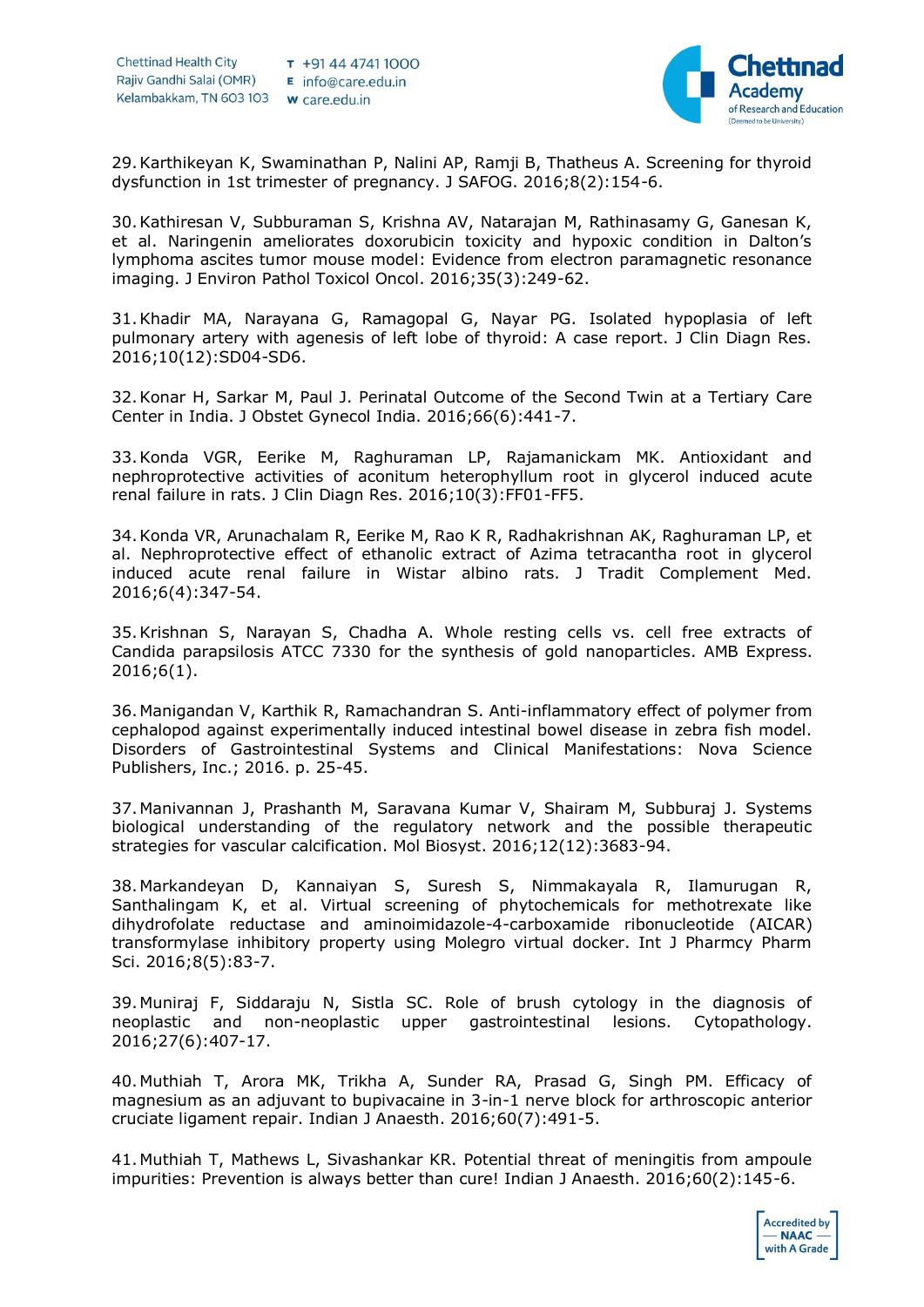

42.Muthiah T, Moni A, Mathews L, Balaji S. Intravenous labetolol in treating hypertensive crisis following dexmedetomidine infusion for procedural sedation. J Clin Anesth. 2016;29:30-2.

43.Muthusami S, Gopalakrishnan V, Stanley JA, Krishnamoorthy S, Ilangovan R, Gopalakrishnan VK, et al. Cissus quadrangularis prevented the ovariectomy induced oxidative stress in the femur of adult albino rats. Biomed Pharmacother. 2016;81:416- 23.

44.Nagappan N, John J, Gopinath NM, Elango SK, Mathevan Pillai DD, Mani M. Antimicrobial Effectiveness of Herbal and 0.2% Chlorhexidine Mouthrinse against Streptococcus mutans: An In-vitro Study. J Int Oral Health. 2016;8(6):683-6.

45.Namasivayam S. Chitosan and its derivatives for gastrointestinal disorders. Disorders of Gastrointestinal Systems and Clinical Manifestations: Nova Science Publishers, Inc.; 2016. p. 261-74.

46.Naveen GH, Varambally S, Thirthalli J, Rao M, Christopher R, Gangadhar BN. Serum cortisol and BDNF in patients with major depression—effect of yoga. Int Rev Psychiatry. 2016;28(3):273-8.

47.Palaniappan A, Ramar K, Ramalingam S. Computational identification of novel stagespecific biomarkers in colorectal cancer progression. PLoS ONE. 2016;11(5).

48.Pandiyan N, Khan SD. A clinical approach to male infertility. Male Infertility: A Clinical Approach: Springer India; 2016. p. 41-54.

49.Pitchappan RM. Not all the infected develop the disease - A "Lotus and Cactus" model. Infec Genet Evol. 2016;40:303-9.

50.Poornima V, Alexandar V, Iswariya S, Perumal PT, Uma TS. Gold nanoparticle-based nanosystems for the colorimetric detection of Hg2+ ion contamination in the environment. RSC Adv. 2016;6(52):46711-22.

51.Radha RKN, Selvam D. MPV in uncontrolled & controlled diabetics- its role as an indicator of vascular complication. J Clin Diagn Res. 2016;10(8):EC22-EC6.

52.Raghavan V, Gunasekar D, Rao KR. Relevance of haematologic parameters in obese women with or without metabolic syndrome. J Clin Diagn Res. 2016;10(5):EC11-EC6.

53.Raja SAJ, Raja JJ, Vijayashree R, Priya BM, Anusuya GS, Ravishankar P. Evaluation of oral and periodontal status of leprosy patients in Dindigul district. J Pharm Bioallied Sci. 2016;8:S119-S21.

54.Rajagopal S, Murugan S, Ramachandran S. Disorders of gastrointestinal systems and clinical manifestations: Nova Science Publishers, Inc.; 2016. 1-323 p.

55.Ramagopal G, Brow E, Mannu A, Vasudevan J, Madevi L. Demographic,clinical and hematological profile of children with bronchiolitis: A comparative study between respiratory synctial virus [RSV] and [Non RSV] groups. J Clin Diagn Res. 2016;10(8):5- 8.

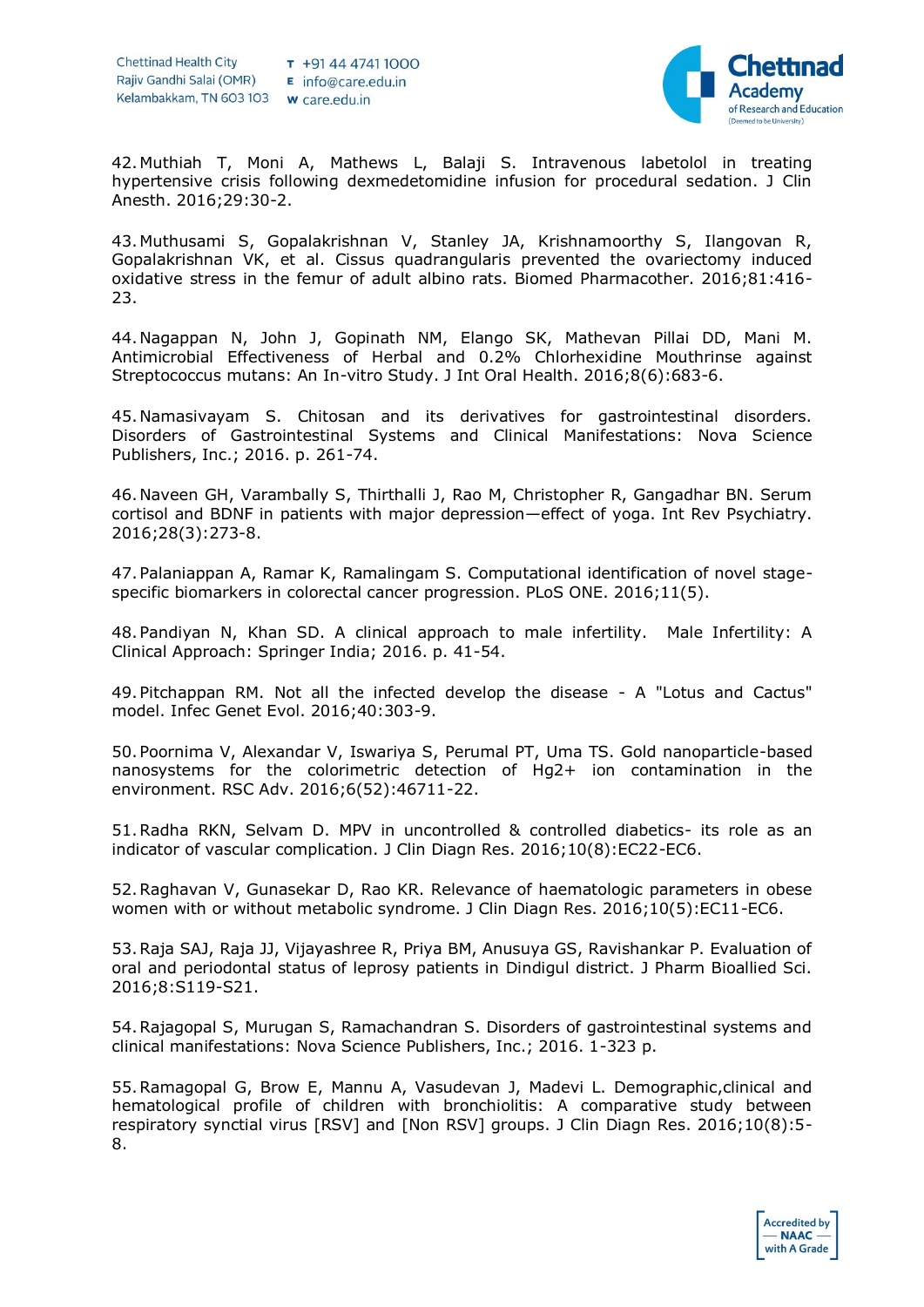

56.Ramakrishnan V, Alphonsa TA, Husain RA, Ahmed SS, Subramaniyan K, Kumar S. Association of rs1801582 and rs1801334 PARK2 Polymorphisms with risk of Parkinson's disease: A case-control study in South India and Meta-Analysis. Meta Gene. 2016;10:32- 8.

57.Ramesh V. Bedside computed tomography in traumatic brain injury. Neurol India. 2016;64(1):12-3.

58.Ramesh VG. Author's reply: Surgical approaches to trigeminal neuralgia. Neurol India. 2016;64(6):1392-3.

59.Ramesh VG. Diagnosis and prediction of surgical outcome in normal pressure hydrocephalus. J Neurosurg. 2016;125(3):783.

60.Reddy GMM, Nisha B, Prabhushankar T, Vishwambhar V. Musculoskeletal morbidity among construction workers: A cross-sectional community-based study. Indian J Occup Environ Med. 2016;20(3):144-9.

61.Reddy N, Swamy V, Pandiyan N, Dupesh S. Sexual dysfunction and infertility. Male Infertility: A Clinical Approach: Springer India; 2016. p. 231-42.

62.Sanyal J, Ahmed SSSJ, Ng HKT, Naiya T, Ghosh E, Banerjee TK, et al. Metallomic Biomarkers in Cerebrospinal fluid and Serum in patients with Parkinson's disease in Indian population. Sci Rep. 2016;6.

63.Saravanan R, Karthik R, Shanmugam A. Partial sequencing, structural characterization, and anticoagulant activity of heparan sulfate and sulfated chitosan from selected Indian marine mollusks. Marine Glycobiology: Principles and Applications: CRC Press; 2016. p. 129-43.

64.Seethalakshmi C, Jagat Reddy RC, Asifa N, Prabhu S. Correlation of salivary pH, incidence of dental caries and periodontal status in diabetes mellitus patients: A crosssectional study. J Clin Diagn Res. 2016;10(3):ZC12-ZC4.

65.Senthil D, Senthil Eagappan AR, Sathiyajeeva J, Ramkumar S, Srinivasan D, Loui J. Comparison of the Accuracy of Propex II Electronic Apex Locator and Conventional Radiography for Working Length Determination in Primary Anterior Teeth. J Int Oral Health. 2016;8(6):729-32.

66.Senthil Eagappan AR, Rao VAP, Sujatha S, Senthil D, Sathiyajeeva J, Rajaraman G. Evaluation of salivary nitric oxide level in children with early childhood caries. Dent Res J. 2016;13(4):338-41.

67.Senthilnayagam B, Karthikeyan S, Sukumaran J, Srivatsan A, Rao R, Subbiah V. Decidual CD56+ natural killer cells in spontaneous early pregnancy loss- an immunohistochemical study. J Clin Diagn Res. 2016;10(10):EC27-EC9.

68.Shanmuga Priya R, Malligai E, Suganya, Rajagopalan B. A study to determine the association of gammaglutamyl transferase levels in metabolic syndrome. Int J Pharm Sci Rev Res. 2016;40(1):128-30.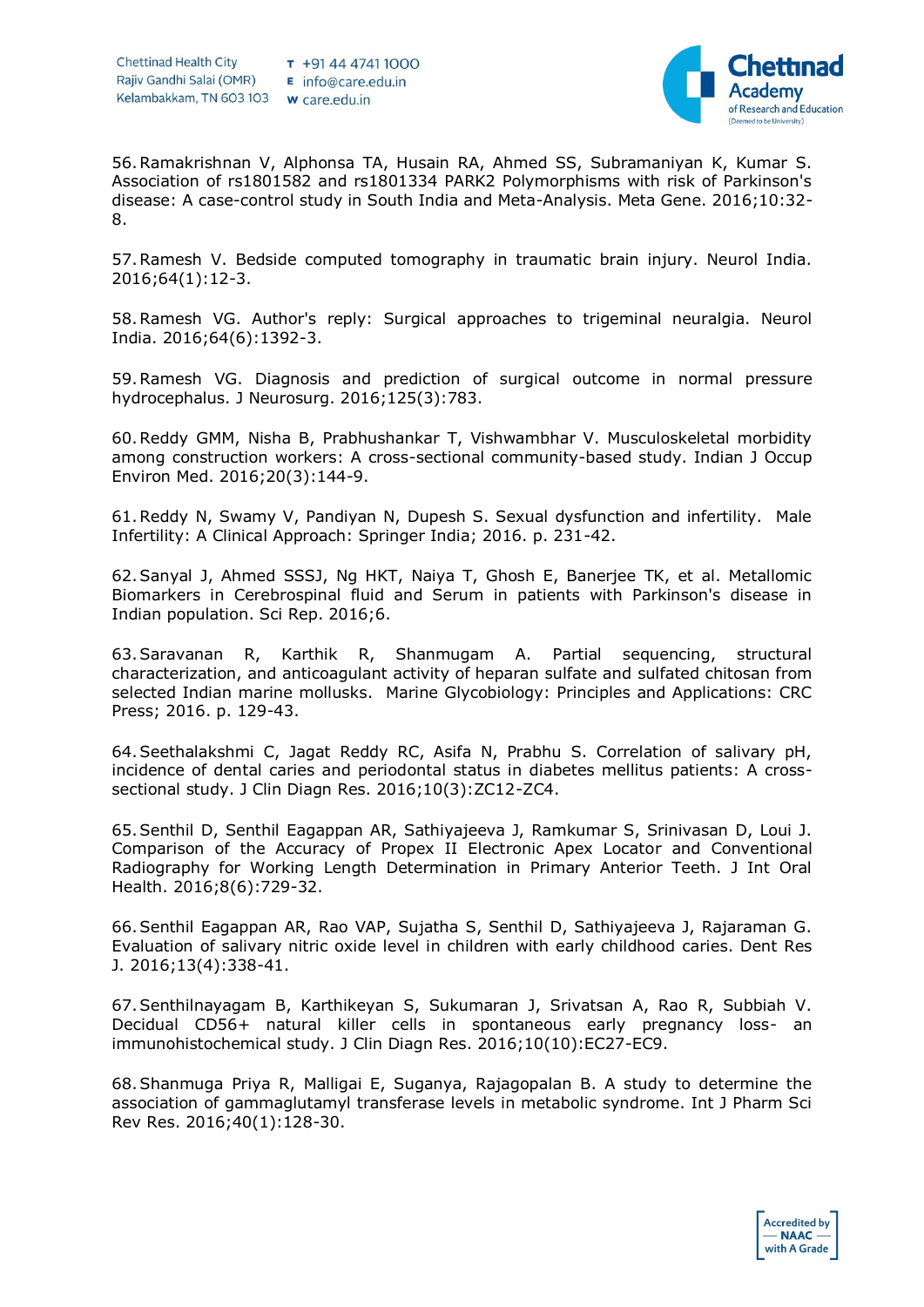

69.Shanmugam R, Thamaraichelvan A, Ganesan TK, Viswanathan B. Carbon dioxide activation and transformation to HCOOH on metal clusters ( $M = Ni$ , Pd, Pt, Cu, Ag & Au) anchored on a polyaniline conducting polymer surface-an evaluation study by hybrid density functional theory. RSC Adv. 2016;6(103):100829-940.

70.Shanmugasundaram K, Vedam VKV, Ganapathy S, Sathish S, Satti P. Congenital Hemifacial Hyperplasia: Clinical Presentation and Literature Review. Case Rep Dent. 2016;2016.

71.Sreekanth MS, Esdan Basha SK, Arun Kumar G, Govindaraju S, Pradeep Nayar N, Pitchappan RM. Association of IL-1β +3953 C and HLA-DRB1\*15 with Coronary Artery and Rheumatic Heart Diseases in South India. Hum Immunol. 2016;77(12):1275-9.

72.Subramanian R, Nayar S, Meyyappan C, Ganesh N, Chandrakasu A, Nayar PG. Effect of enhanced external counter pulsation treatment on aortic blood pressure, arterial stiffness and ejection fraction in patients with coronary artery disease. J Clin Diagn Res. 2016;10(10):OC30-OC4.

73.Suganya S, Malligai E, Shanmuga Priya R, Rajagopalan B. A cross sectional study to determine the association between metabolic syndrome and hypothyroidism among women population. Int J Pharm Sci Rev Res. 2016;40(1):125-7.

74.Suriyan S, Sharma R, Narasimhan M, Shanmuganathan A, Rajendran A. A case of pleuroparenchymal metastasis: Rare aetiology. J Clin Diagn Res. 2016;10(4):OD03-OD5.

75.Swarnapriya K, Kavitha D, Mohan Reddy GM. Knowledge, attitude and practices regarding HPV vaccination among medical and para medical in students, India a cross sectional study. Asian Pac J Cancer Preven. 2016;16(18):8473-7.

76.Vadekeetil A, Alexandar V, Chhibber S, Harjai K. Adjuvant effect of cranberry proanthocyanidin active fraction on antivirulent property of ciprofloxacin against Pseudomonas aeruginosa. Microb Pathog. 2016;90:98-103.

77.Venkataraman S, Narayan S, Chadha A. Direct observation of redox reactions in Candida parapsilosis ATCC 7330 by Confocal microscopic studies. Sci Rep. 2016;6.

78.Venkatesan M, Ramachandran K, Barathkumar TR, Lekshmisree SL, Pugalzhenthi R, Jayachandran S, et al. Ameliorative role of marine seaweed bioactives against Parkinson's disease. Food and Parkinson's Disease: Nova Science Publishers, Inc.; 2016. p. 173-92.

79.Vimaladevi M, Divya KC, Girigoswami A. Liposomal nanoformulations of rhodamine for targeted photodynamic inactivation of multidrug resistant gram negative bacteria in sewage treatment plant. J Photochem Photobiol B Biol. 2016;162:146-52.

80.Yaqub M, Ismail S, Babiker S, Sathyanarayana Rao TS. Psychiatrists' responsibilities with regards to patients' fitness to drive. Indian J Psychiatry. 2016;58(3):287-90.

81. Ramagopal G, Guru R, Suresh P, Moorthy G, Devi L. Sacrococcygeal Teratoma: Mistreated With Repeated Aspirations. APSP Journal of Case Reports. 2016;7(3):26.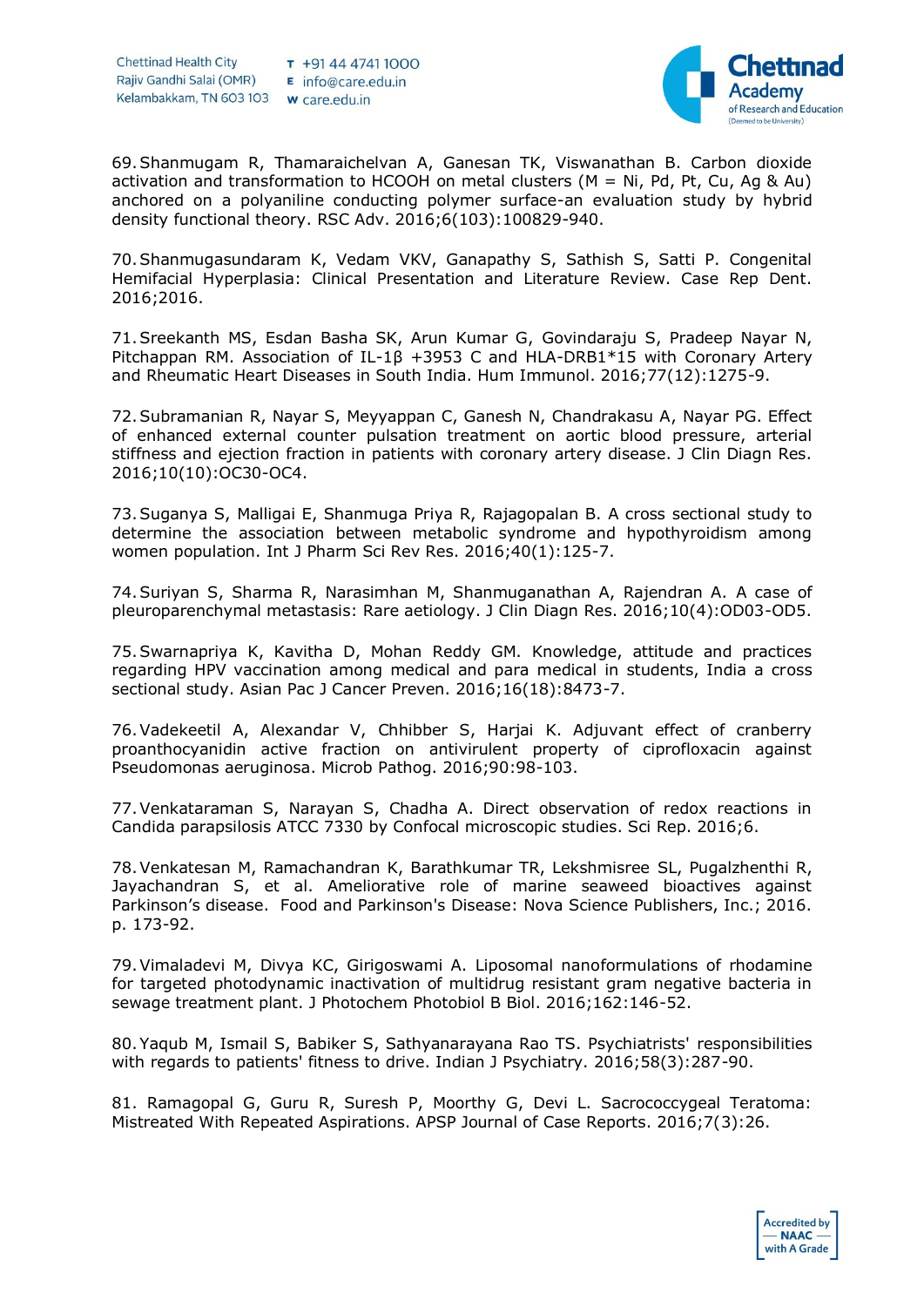

82. Soundararajan N, Shanmugam P, Devanbu C, Sattar SBA. A study on the aac-(61) lb-cr gene prevalence among ciprofloxacin-resistant strains of uropathogenic Enterobacteriaceae. International Journal of Applied and Basic Medical Research. 2016;6(4):258.

83. Kalpana Mali, Manoj Vasudevan, C. Charanya Siddharam Janti. Clomiphene Citrate Induced Maculopathy.International Journal of Health Sciences and Research. 2016;6(7):406-409.

84. G. Sangeetha and C.N. Ramgopal. Factors contributing tomarital compatibility and their relationship to personality, emotional maturity and mental health. Journal of Psychological Researches. 2016;60(1):72-79.

85. Rajkumar D, Savarimuthu R. Effectiveness of acupressure on improvement of sleep quality among elderly. Indian Journal of Continuing Nursing Education. 2016;17(2):62-4.

86. Neethu Hai, Abirami.R, Nishath Yasmin.J, Rathiga.A. A Crossectional Observational Study to Assess Distribution of the Blood Pressure and It's Association With Biophysical Profile Among Selected College Students in Kancheepuram District Tamilnadu,India. Global Journal For Research Analysis. 2016; 5(7):8160.

87. Javvadi S., Agarwal S.S., Mestri S.C., Hemanth Raj M.N., Vijay Kumar A.G., Ajay Kumar T.S.A cross sectional study of age related pubic symphyseal changes in 3rd and 4th decades of life. Medico-Legal Update. 2016; 16(2):114-119.

88. Vijay Kumar A.G., Javvadi S.Facial bone fractures in road traffic accident: A post mortem study. Medico-Legal Update. 2016; 16(2):217-219.

89. Venkatesan M, Ramachandran K, Barathkumar TR, Lekshmisree SL, Pugalzhenthi R, Jayachandran S, et al. Ameliorative role of marine seaweed bioactives against Parkinson's disease. Food and Parkinson's Disease: Nova Science Publishers, Inc.; 2016. p. 173-92.

90. Manigandan V, Karthik R, Ramachandran S. Anti-inflammatory effect of polymer from cephalopod against experimentally induced intestinal bowel disease in zebra fish model. Disorders of Gastrointestinal Systems and Clinical Manifestations: Nova Science Publishers, Inc.; 2016. p. 25-45.

91. Namasivayam S. Chitosan and its derivatives for gastrointestinal disorders. Disorders of Gastrointestinal Systems and Clinical Manifestations: Nova Science Publishers, Inc.; 2016. p. 261-74.

92. Rajagopal S, Murugan S, Ramachandran S. Disorders of gastrointestinal systems and clinical manifestations: Nova Science Publishers, Inc.; 2016. 1-323 p.

93. Alexandar V, Saravanan R, Ahmed SSSJ. Marine informatics: A new area of research in biology. Marine OMICS: Principles and Applications: CRC Press; 2016. p. 421-40.

94. Gowtham Kumar S. Microbial interaction on gastro intestinal system: Unique molecular signature in establishment of infections. Disorders of Gastrointestinal Systems and Clinical Manifestations: Nova Science Publishers, Inc.; 2016. p. 129-42.